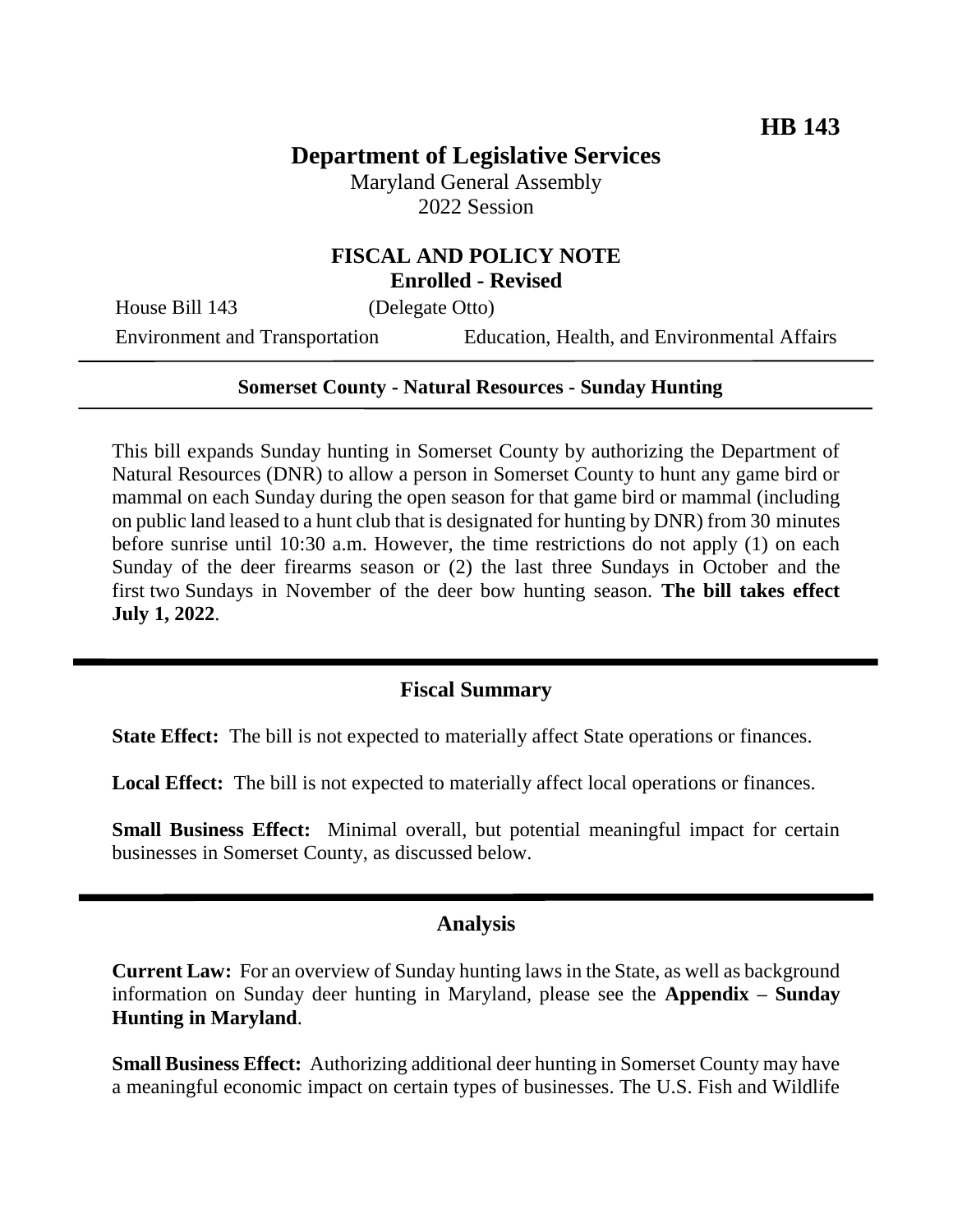Service reports that, in 2011, the average hunter in Maryland spent \$49 per hunting day on trip-related expenditures. In 2011, the National Survey of Fishing, Hunting, and Wildlife Associated Recreation estimated that hunters in Maryland spend more than \$260 million annually on food, lodging, equipment, and transportation.

In addition to businesses directly affected by hunting, to the extent the bill results in a decrease in the deer population in Somerset County, the bill may also affect several other types of businesses, such as farms (due to a reduction in crop damage) and businesses that own or repair vehicles (due to a reduction in deer-vehicle collisions).

# **Additional Information**

**Prior Introductions:** HB 840 of 2021, a similar bill, passed the House and was referred to the Senate Education, Health, and Environmental Affairs Committee, but no further action was taken. Its cross file, SB 634, received a hearing in the Senate Education, Health, and Environmental Affairs Committee, but no further action was taken.

**Designated Cross File:** SB 98 (Senator Carozza) - Education, Health, and Environmental Affairs.

**Information Source(s):** Somerset County; Department of Natural Resources; U.S. Fish and Wildlife Service; Department of Legislative Services

| <b>Fiscal Note History:</b> | First Reader - February 2, 2022         |
|-----------------------------|-----------------------------------------|
| km/kgc                      | Third Reader - March 17, 2022           |
|                             | Enrolled - April 12, 2022               |
|                             | Revised - Amendment(s) - April 12, 2022 |

Analysis by: Kathleen P. Kennedy Direct Inquiries to:

(410) 946-5510 (301) 970-5510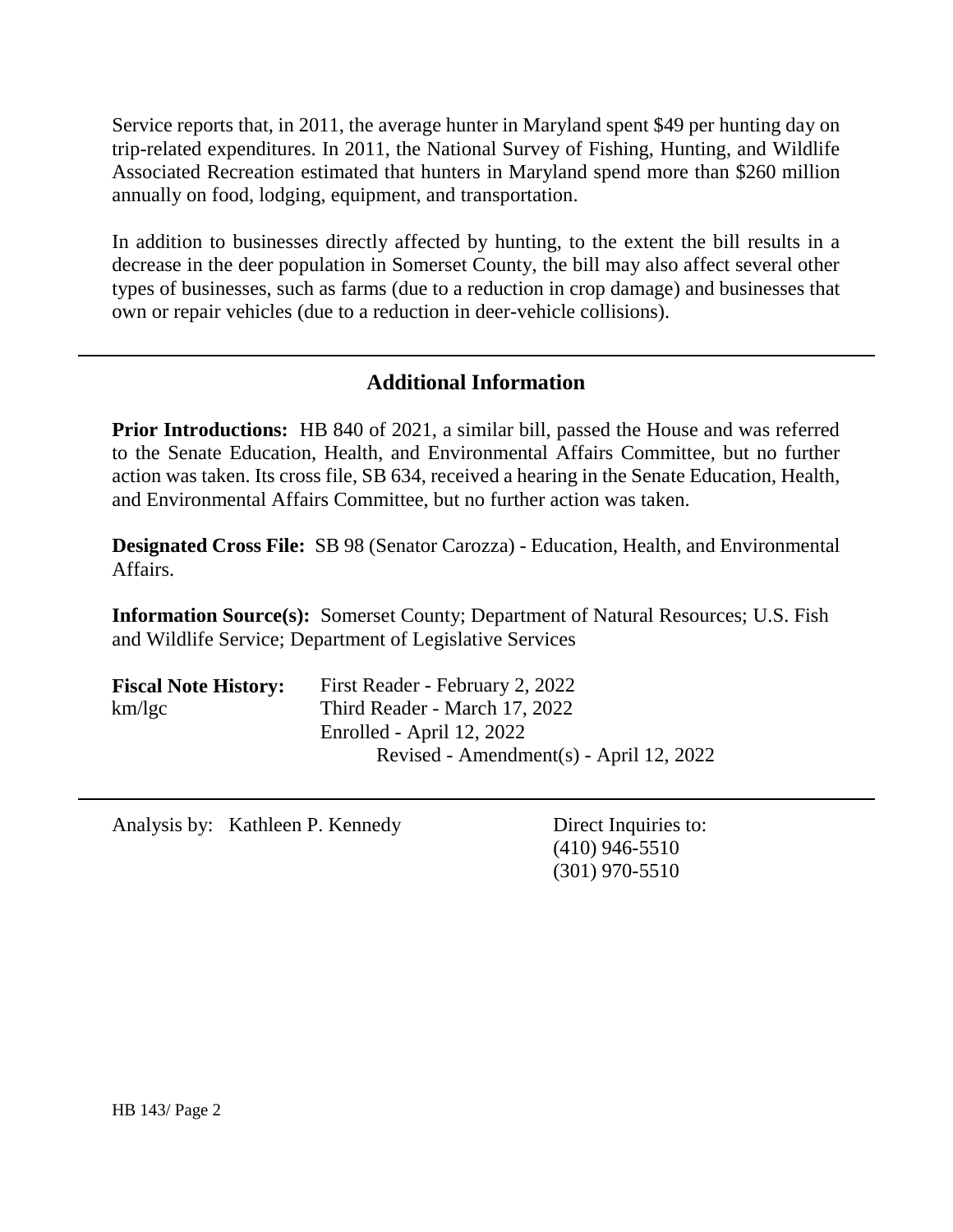# **Appendix – Sunday Hunting in Maryland**

### **Sunday Hunting, Generally**

Hunting game birds or mammals on Sundays is generally prohibited, with specified exceptions. Chapter 95 of 2020 reorganized and clarified statutory provisions related to Sunday hunting in the State. Chapter 95 also (1) explicitly stated that a person may not hunt on public lands within the State park system on a Sunday and (2) authorized the Department of Natural Resources (DNR) to set all of the seasons for Sunday hunting.

#### **Game Birds and Mammals on Private Property and Public Land**

DNR may allow Sunday hunting for any game bird or mammal, except migratory game birds, in Allegany, Cecil, Garrett, St. Mary's, and Washington counties during the open season for these animals on private property and public land designated for Sunday hunting by DNR.

DNR may allow Sunday deer hunting in Frederick County from the first Sunday in October through the second Sunday in January of the following year on private property and public land designated for Sunday hunting by DNR.

DNR may allow Sunday turkey hunting in Dorchester County during the spring turkey hunting season on private property and public land designated for hunting by DNR.

# **Deer on Private Property**

*All Seasons:* DNR may allow Sunday deer hunting on private property (1) in Carroll and Dorchester counties in all deer hunting seasons from the first Sunday in October through the second Sunday in January of the following year; (2) in Kent County on each Sunday in all deer hunting seasons from 30 minutes before sunrise until 10:30 a.m. (however, the time restriction does not apply to a participant in the junior deer hunt, on one Sunday in the deer firearms season as designated by DNR, and on each Sunday during the deer bow hunting season and the deer muzzle loader season); and (3) in Montgomery County on each Sunday in all deer hunting seasons from 30 minutes before sunrise until 10:30 a.m. (however, the time restriction does not apply to a participant in the junior deer hunt, and on one Sunday each in the deer firearms season and the deer bow hunting season as designated by DNR).

*Firearms Season:* DNR may allow Sunday deer hunting on private property (1) in Calvert, Caroline, Charles, Harford, Queen Anne's, Somerset, and Worcester counties on each Sunday of the deer firearms season; (2) in Anne Arundel and Talbot counties on the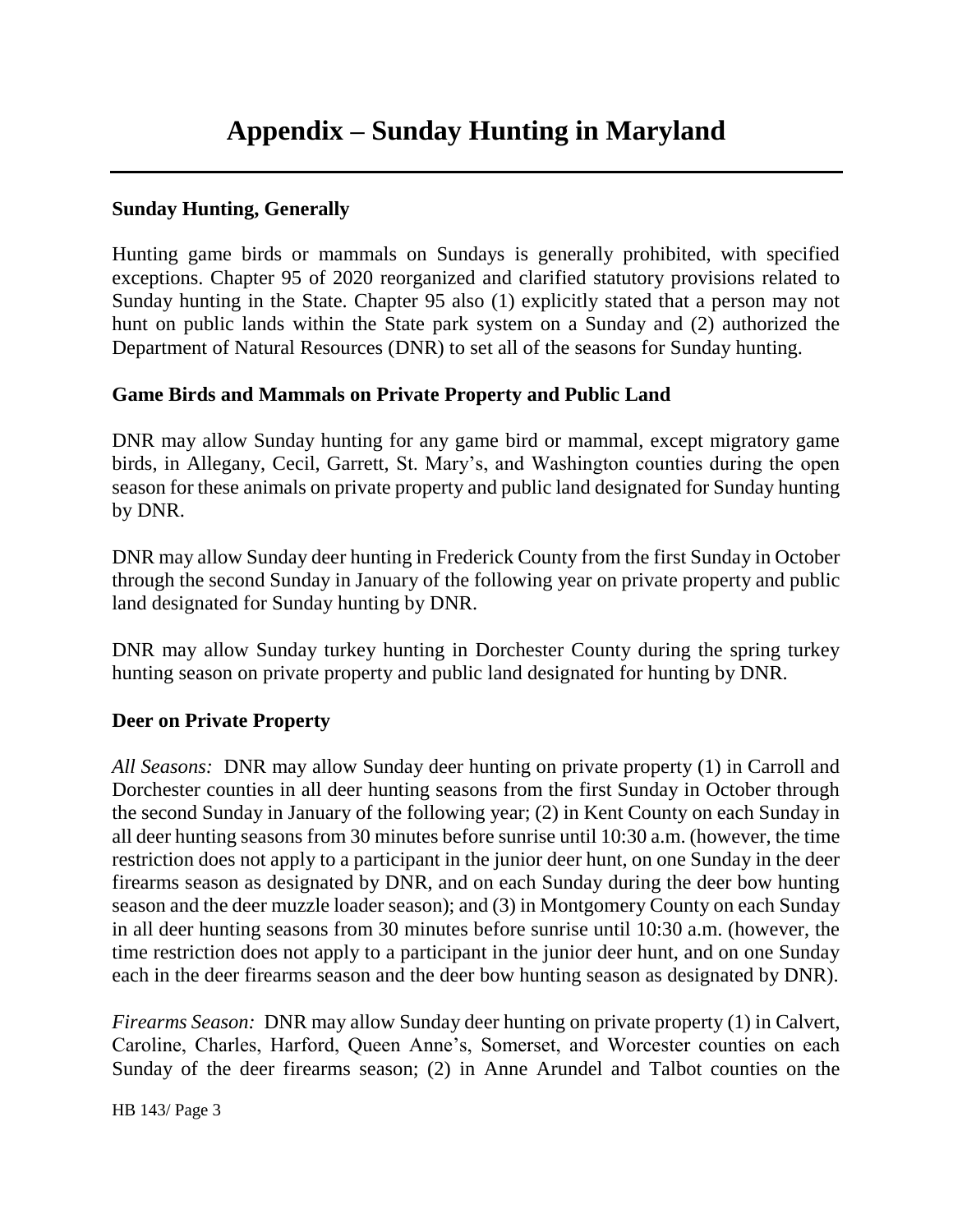first Sunday of the deer firearms season; and (3) in Wicomico County on the first Sunday of deer firearms season, and from 30 minutes before sunrise until 10:30 a.m. on the second Sunday of the deer firearms season.

*Bow Season:* DNR may allow Sunday deer hunting on private property (1) in Calvert, Caroline, Charles, Harford, Queen Anne's, Somerset, Talbot, Wicomico, and Worcester counties on the last three Sundays in October and the first two Sundays in November of the deer bow season and (2) in Anne Arundel County on the first Sunday in November of the deer bow season.

#### **Turkey on Private Property**

DNR may allow Sunday turkey hunting on private property in Calvert, Caroline, Carroll, Charles, and Kent counties on Sundays during the spring turkey hunting season.

#### **Miscellaneous**

*Junior Hunt:* DNR may allow a person who is age 16 or younger and is participating in a junior hunt to hunt on a Sunday.

*Traditional Sunday Hunting:* DNR may allow the following persons to hunt game birds and mammals on a Sunday: (1) a person using State-certified raptors to hunt game birds or mammals during open season for these animals; (2) an unarmed person participating in an organized fox chase; and (3) a person using a regulated shooting ground to hunt pen-reared game birds or tower-released flighted mallard ducks.

*Deer Management Permit Holders:* DNR may allow a person with a deer management permit to shoot deer on any Sunday throughout the year in accordance with the terms of the permit.

#### **Express Prohibitions**

In general, a person may not hunt on a Sunday in Baltimore City or Baltimore, Howard, or Prince George's counties. This prohibition in these counties does not apply to the above-described acts of traditional Sunday hunting. In addition, a person with a deer management permit may shoot deer under the permit on a Sunday in these counties. Further, a person may not hunt migratory game birds on a Sunday, and a person may not hunt on public land within the State park system on a Sunday.